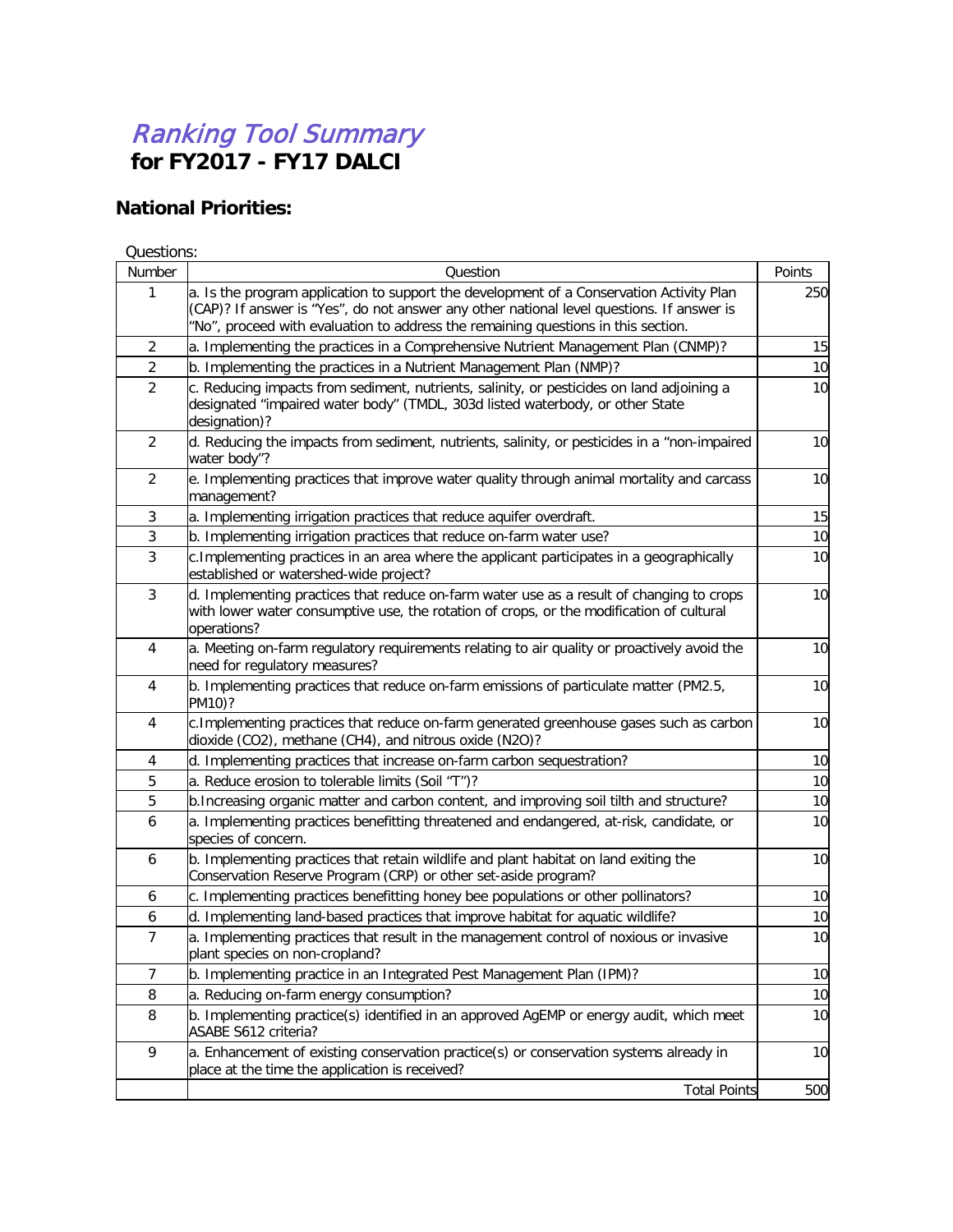## **State Issues:**

| Questions:                       |                           |                                                                                                                                                                                                                                                                                                                                                                                  |        |  |
|----------------------------------|---------------------------|----------------------------------------------------------------------------------------------------------------------------------------------------------------------------------------------------------------------------------------------------------------------------------------------------------------------------------------------------------------------------------|--------|--|
| Sub-<br>heading<br><b>Number</b> | Question<br><b>Number</b> | Ouestion                                                                                                                                                                                                                                                                                                                                                                         | Points |  |
|                                  | 1                         | Is the program application to support the development of a conservation activity<br>plan (CAP)? If answer is "Yes," do not answer any other State-level questions. If<br>answer is "No," proceed with evaluation to address the remaining questions in<br>this section.                                                                                                          | 250    |  |
|                                  | $\mathfrak{D}$            | Application includes two of the following practices: Conservation Cover (327),<br>Contour Buffer Strips (332), Cover Crop (340), Field Border (386), Filter Strip<br>(393), Forage and Biomass Planting (512), Grade Stabilization Structure(410),<br>Residue Management, No-Till (329), Terrace(600), Tree/Shrub Establishment<br>(612), Water and Sediment Control Basin(638). | 100    |  |
|                                  | 3                         | Application includes one of the following practices: Riparian Forest Buffer (391),<br>Stripcropping (585).                                                                                                                                                                                                                                                                       | 35     |  |
|                                  | 4                         | Application is located in the upstream catchment area that drains to a<br>designated trout stream. (Utilize GIS layer for determination of location for<br>scoring, yellow areas.)                                                                                                                                                                                               | 75     |  |
|                                  | 5                         | Application is for Streambank and Shoreline protection (580), Stream Habitat<br>management (395), or Channel Bank Shaping under (342) and will be part of an<br>adjoining project area addressing one of these practices as well.                                                                                                                                                | 40     |  |
|                                  |                           | Maximum Points:<br><b>Total Points</b>                                                                                                                                                                                                                                                                                                                                           | 500    |  |

## **Local Issues:**

Questions:

| Sub-<br>heading<br><b>Number</b> | <b>Question</b><br><b>Number</b> | Ouestion                                                                                                                                                                                                                                                                                                                                                                         | Points |
|----------------------------------|----------------------------------|----------------------------------------------------------------------------------------------------------------------------------------------------------------------------------------------------------------------------------------------------------------------------------------------------------------------------------------------------------------------------------|--------|
|                                  |                                  | If the application is for development of a Conservation Activity Plan (CAP) the<br>agency will assign significant ranking priority and conservation benefit by<br>answering "Yes" to the following question. Answering "Yes" to question 1.1 will<br>result in the application being awarded the maximum amount of points that can<br>be earned for the local priority category. |        |
|                                  |                                  | Is the program application for the development of a Conservation Activity Plan<br>(CAP)? If answer is "Yes" do not answer any other local level questions. If<br>answer is "No" proceed with evaluation to address the remaining questions in<br>this section.                                                                                                                   | 400    |
| $\mathcal{P}$                    |                                  | IWATER QUALITY DEGRADATION                                                                                                                                                                                                                                                                                                                                                       |        |
|                                  |                                  | WATER QUALITY DEGRADATION: Application area is located within the Driftless<br>targets all 1:100k local catchments draining into targeted streams (Us the<br>EQIP2017 GIS map to determine, yellow areas)                                                                                                                                                                        | 45     |
| 3                                |                                  | ISOIL EROSION                                                                                                                                                                                                                                                                                                                                                                    |        |
|                                  |                                  | SOIL EROSION: Application includes management practices that address sheet<br>land rill erosion.                                                                                                                                                                                                                                                                                 | 64     |